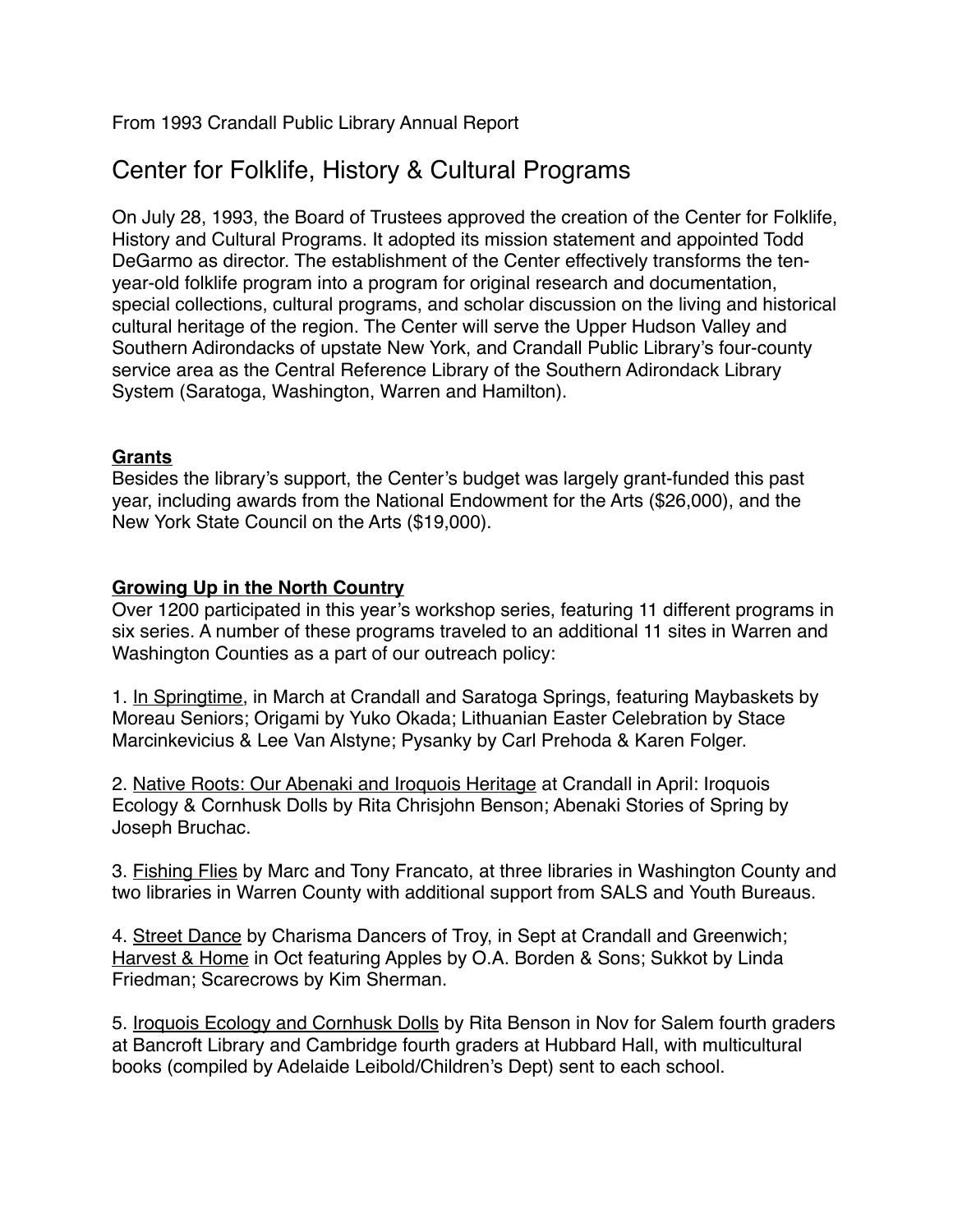#### **Services**

The Center has offered suggestions and the names of artists to those interested in folk arts, including International Culture Association, ACC, Lake George Arts Project, Traditional Arts in Upstate New York in Canton, Massena's North Country Folklife Festival, Old Songs Festival, Caffe Lena.

#### **Professional Outreach**

Member of the Board of Directors, NY Folklore Society.

Library representative, Adirondack Heritage Consortium, Silver Bay, Nov 4, 1993.

Selection committee, Traditional Heritage Awards, first annual to living folk masters, TAUNY, Canton, NY.

Moderator for panel, Folklore and Education, NYS Folklore Society annual meeting, SUNY-Brockport. October 22, 1993.

Participant, NYS Folk Arts Forum: Contested Heritage: The Politics of Culture in Postwar NYS, RCCA, Troy, July 8, 1993.

Moderator for panel, Collecting Folk Arts at the conference, For the Love of It, Folk Arts in Communities, Albany Institute of History & Art, May 13-14, 1993

Tutor, Cultural Anthropology, Empire State College.

Consultant, Saratoga Capstone Experience: Histories of Saratoga, Skidmore College.

Author of article, Indian Camps and Upstate Tourism, in New York Folklore Newsletter, Summer 1993, Vol. 14 no. 2, p. 3-4+.

Guest Speaker, Crandall Library Folklife Programs, for Schuylerville Lions Club.

Guest Speaker, Indian Camps and Upstate Tourism, for Lake George Rotary Club.

Interviewed for magazine article, "The Piece Corps" (Johnsburg United Methodist Women and tied quilts) by Bill McKibben, in Adirondack Life, Jan/Feb 1993.

Publication listed, Balsam Traditions in Folklife Educational Resources: A Preliminary Guide to Available Materials, American Folklife Center, Library of Congress.

#### **Archives and Special Collections**

In 1993 the Holden Room averaged 123 visitors per month: a total of 1500, including users from 20 states. We are grateful for the many donations to our historical collections. Of special interest are the Elizabeth Thew McDonald collection of local